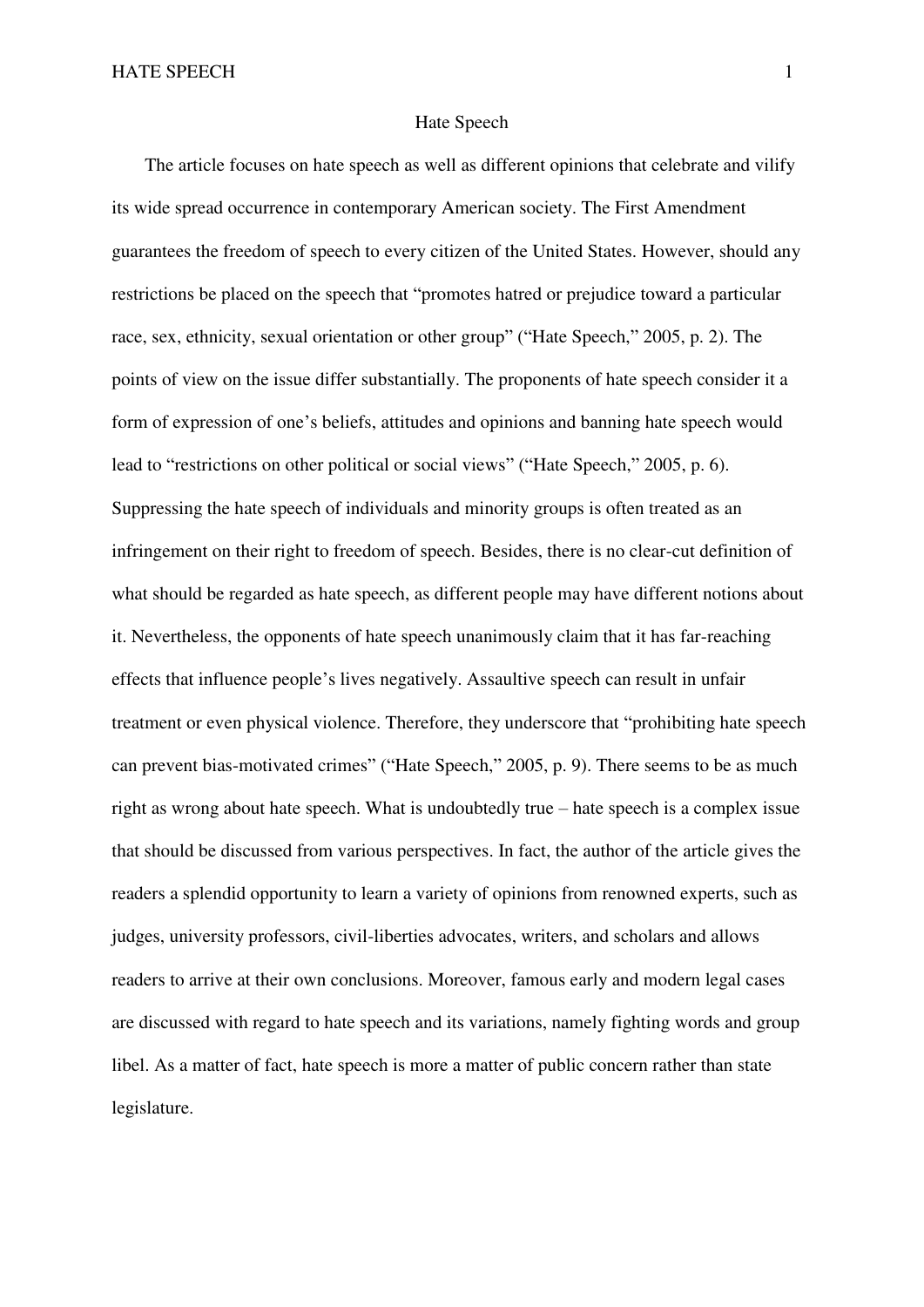## HATE SPEECH 2

Hate speech is really an unavoidable issue, because it penetrates all major spheres of our life. The article pinpoints that "the presence of hate speech at institutions of higher learning infringes upon minorities' rights and hinders the free exchange of ideas" ("Hate Speech," 2005, p. 5). The speech codes were introduced to regulate students' "verbal relationships". Many of them turn to be ineffective, as they are too vague on the issue of hate speech and certainly violate the First Amendment. I agree with those who offer to replace campus speech codes with "programs and public discussions focusing on diversity" ("Hate Speech," 2005, p. 6). Embracing diversity in a multicultural and multiethnic country like the USA is not so easy, yet I believe it is possible. One of the complexities of hate speech issue is the preferential treatment of one party over the other that both have a right to freedom of speech. The latter is often viewed as a means to achieve equality in society. Indeed, freedom of speech and equality are two cornerstones of American society.

In my opinion, words are the most powerful instrument to convey one's emotions, attitudes and ideas. We have to be extremely careful in choosing words that may either hurt, breed hatred, violent acts, or they can inspire, lift someone's spirit and promote peaceful coexistence. Actually, I am against using hate speech, and I think people should discuss and exchange ideas how to avoid hate speech. At the same time, I understand that it is easier said than done, because of numerous disparities that divide people along cultural, ethnic, religious, economic, educational, political and other parameters. I believe people have the right to free speech, but they cannot abuse it, indulging into demeaning, defaming and slandering those they do not like for some reasons. Some restrictions and limitations should be imposed on using hate speech. However, that will be possible, if a wide variety of experts from different fields agree on what should be regarded as hate speech. Without setting boundaries, people can run to extremes in using hate speech and eventually act violently, relying on more powerful instruments than words. As present day reality vividly demonstrates, restrictions on